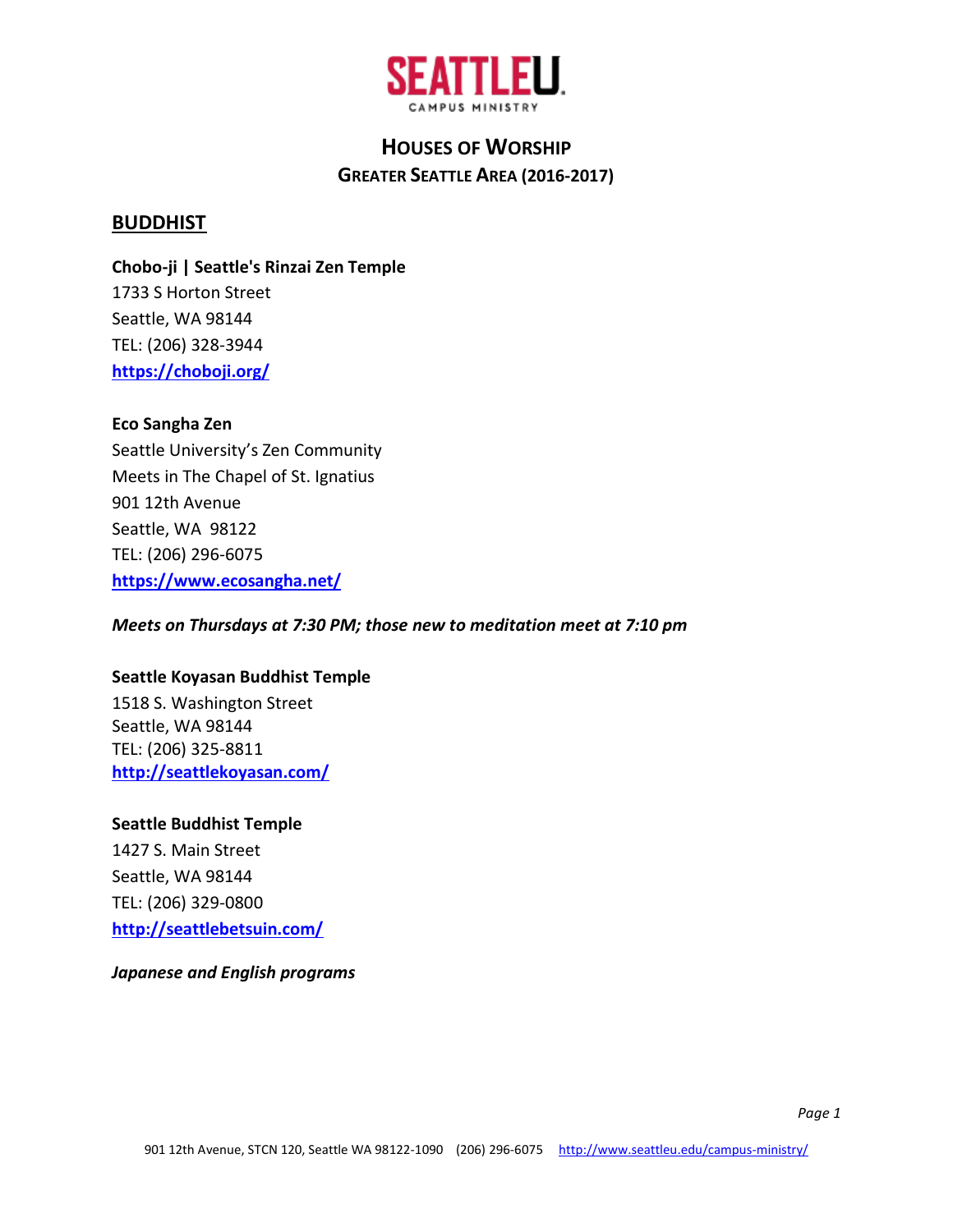

### **CATHOLIC**

**The Chapel of St. Ignatius** Seattle University 901 12<sup>th</sup> Avenue Seattle, WA 98122 TEL: (206) 296-6075 **<https://www.seattleu.edu/campus-ministry/worship-and-sacraments/campus-liturgies/>**

*Daily Mass Schedule: Monday-Friday at 12:30pm. Sunday masses are at 11am and 8pm.*

**Immaculate Conception Church** 820 18<sup>th</sup> Avenue Seattle WA 98122 TEL: (206) 322-5970 **<http://www.icseattle.org/>**

**St. Mary's Church** 611 20<sup>th</sup> Avenue S. Seattle, WA 98144 TEL: (206) 324-7100 **<http://www.saintmarysseattle.org/>**

*English Mass on Sundays at 9:30 am; Spanish Mass on Sundays at 12:00 pm*

**St. James Cathedral** 804 Ninth Avenue Seattle, Washington 98104 TEL: (206) 622-3559 **<http://www.stjames-cathedral.org/narthex.aspx>**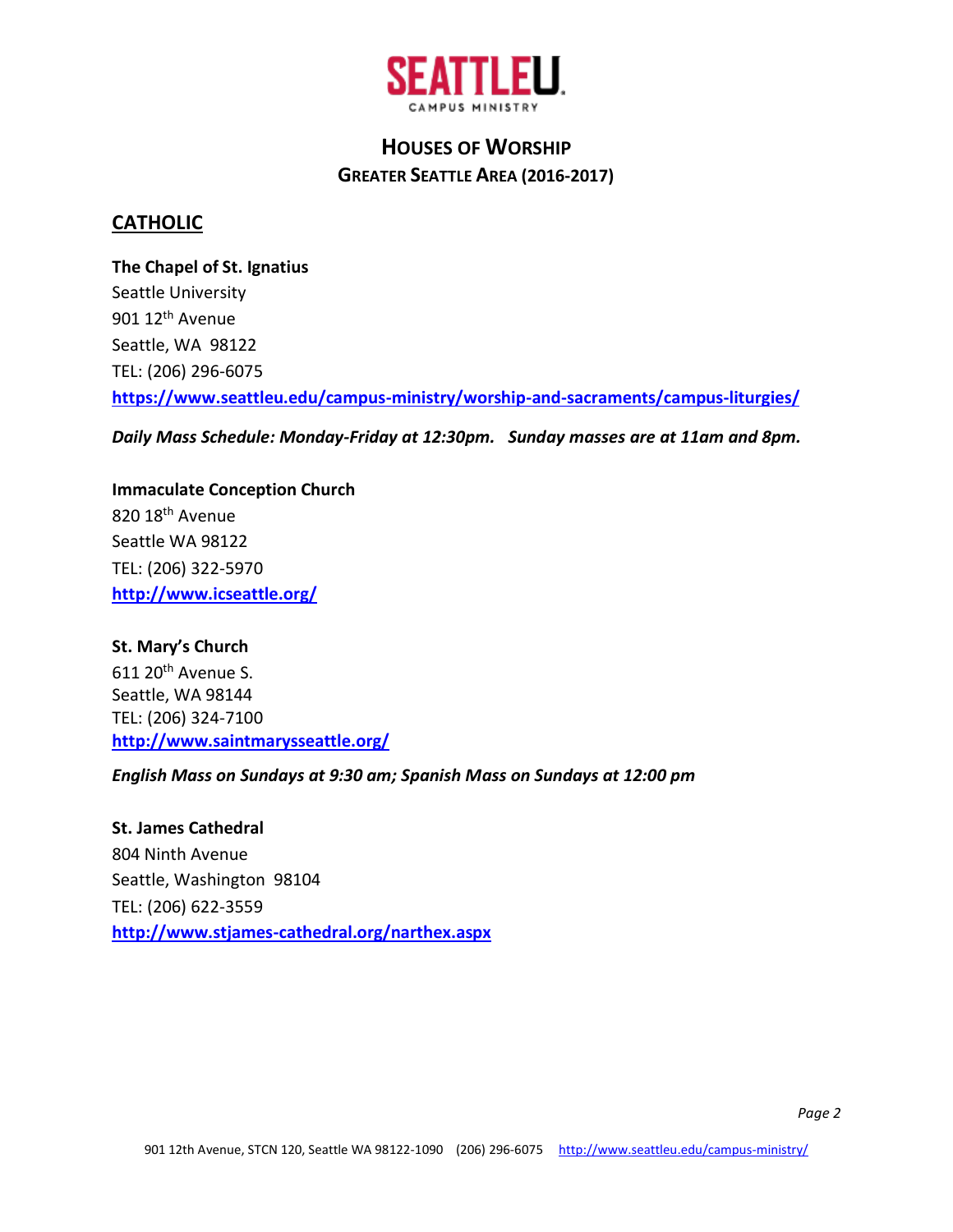

#### **CHRISTIAN**

**Chinese Baptist Church** 5801 Beacon Avenue S. Seattle WA 98108 TEL: (206) 725-6363 **<http://www.seattlecbc.org/>**

*English Service on Sundays at 9:30 am; Chinese Service on Sundays at 11:00 am*

**First Covenant Church** 400 East Pike Street Seattle, WA 98122-3616 TEL: (206) 322-7411 **<http://www.firstcovenantseattle.org/>**

**Japanese Baptist Church** 160 Broadway Seattle, WA 98122-5434 TEL: (206) 622-7351 **<http://www.jbcseattle.org/en/>**

#### *Japanese and English services on Sundays at 11:00 am*

**Seattle First Baptist** 1111 Harvard Avenue Seattle, WA 98122 TEL: (206) 325-6051 **<http://www.seattlefirstbaptist.org/>**

**St. Mark's Episcopal Cathedral** 1245 Tenth Avenue East Seattle, WA 98102-4398 TEL: (206) 323-0300 **<http://www.saintmarks.org/>**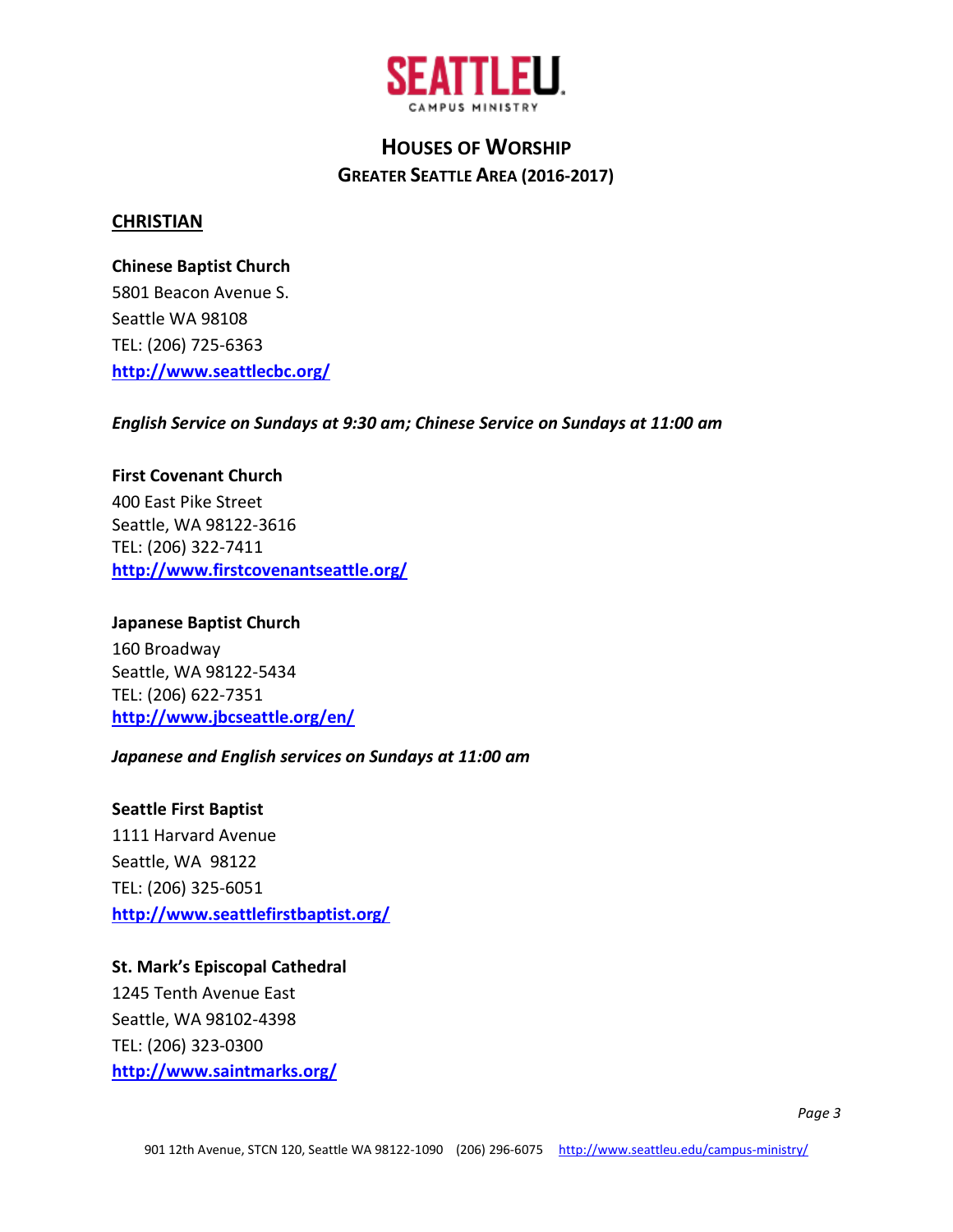

#### **St. Peter's Episcopal Parish**

1610 South King Street Seattle, WA 98144 TEL: (206) 323-5250 **[www.stpeterseattle.org](http://www.stpeterseattle.org/)**

### **The City Church**

TEL: (425) 803-3233 **http://thecity.org/**

## *Downtown Campus* 2700 1st Avenue Seattle, WA 98121

**University Presbyterian**

4540 15th Avenue NE Seattle, WA 98105 TEL: (206) 524-7300 **<http://www.upc.org/>** *U-District Campus* 4740 17th Avenue NE Seattle, WA 98105

# **The Inn**

*(College Ministry of University Presbyterian)* Meet on the corner of NE 47th St and 16th Ave NE Tuesday Nights at 9:00 pm **<http://theinnseattle.org/>**

### **HINDU**

#### **[Bellevue Hindu Temple](https://www.yelp.com/biz/bellevue-hindu-temple-bellevue) and Cultural Center**

14320 NE 21<sup>st</sup> Street Bellevue, WA 98007 TEL: (425) 636-4477 <http://www.bellevuehindutemple.org/>

### **Hindu Temple and Cultural Center**

3818 212th Street, SE Bothell, WA 98021 TEL: (425) 483-7115 **<https://www.htccwa.org/>**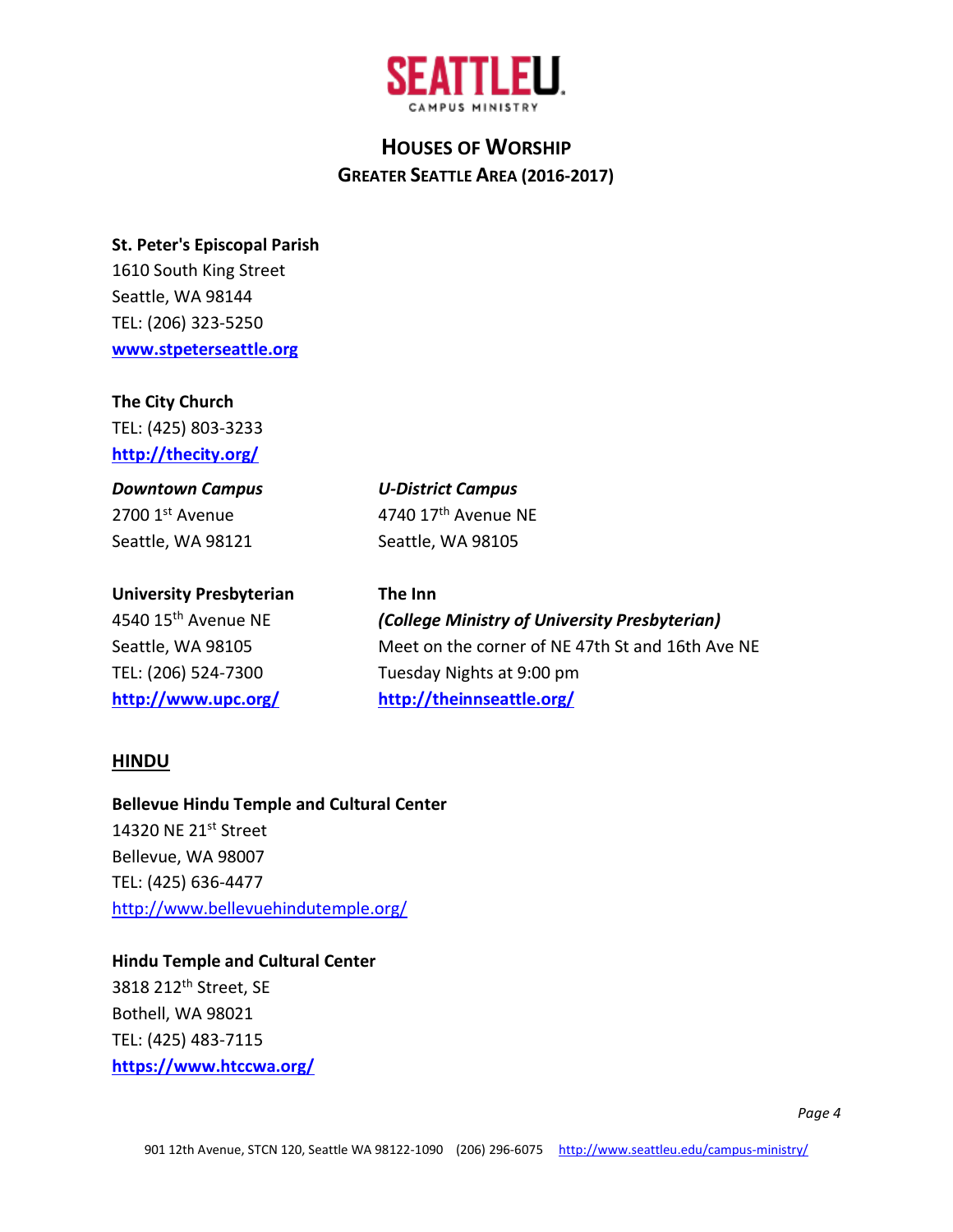

#### **Sanatan Dharm Mandir Kent**

27123 104th Avenue SE Kent, WA 98030 TEL: (425) 329-9314 **<http://www.sdmandirwa.org/>**

#### **VEDA Temple**

18109 NE 76th Street, Suite 108 Redmond, WA, 98052 TEL: (425) 998-9132 **<http://www.vedatemple.org/>**

#### **Vedanta Society of Western Washington**

2716 Broadway East Seattle, WA 98102-3909 TEL: (206) 323-1228 **<http://www.vedanta-seattle.org/>**

#### **Vedic Cultural Center**

1420 228th Avenue SE Sammamish, WA 98075 TEL: (425) 499 6408 **[http://vedicculturalcenter.org/home\\_page/](http://vedicculturalcenter.org/home_page/)**

#### **JEWISH**

**Chabad of Capitol Hill and the Central District** 1210 15<sup>th</sup> Avenue East Seattle, WA 98112 TEL: (206) 898-9361 **<http://www.chabadcapitolhill.org/>**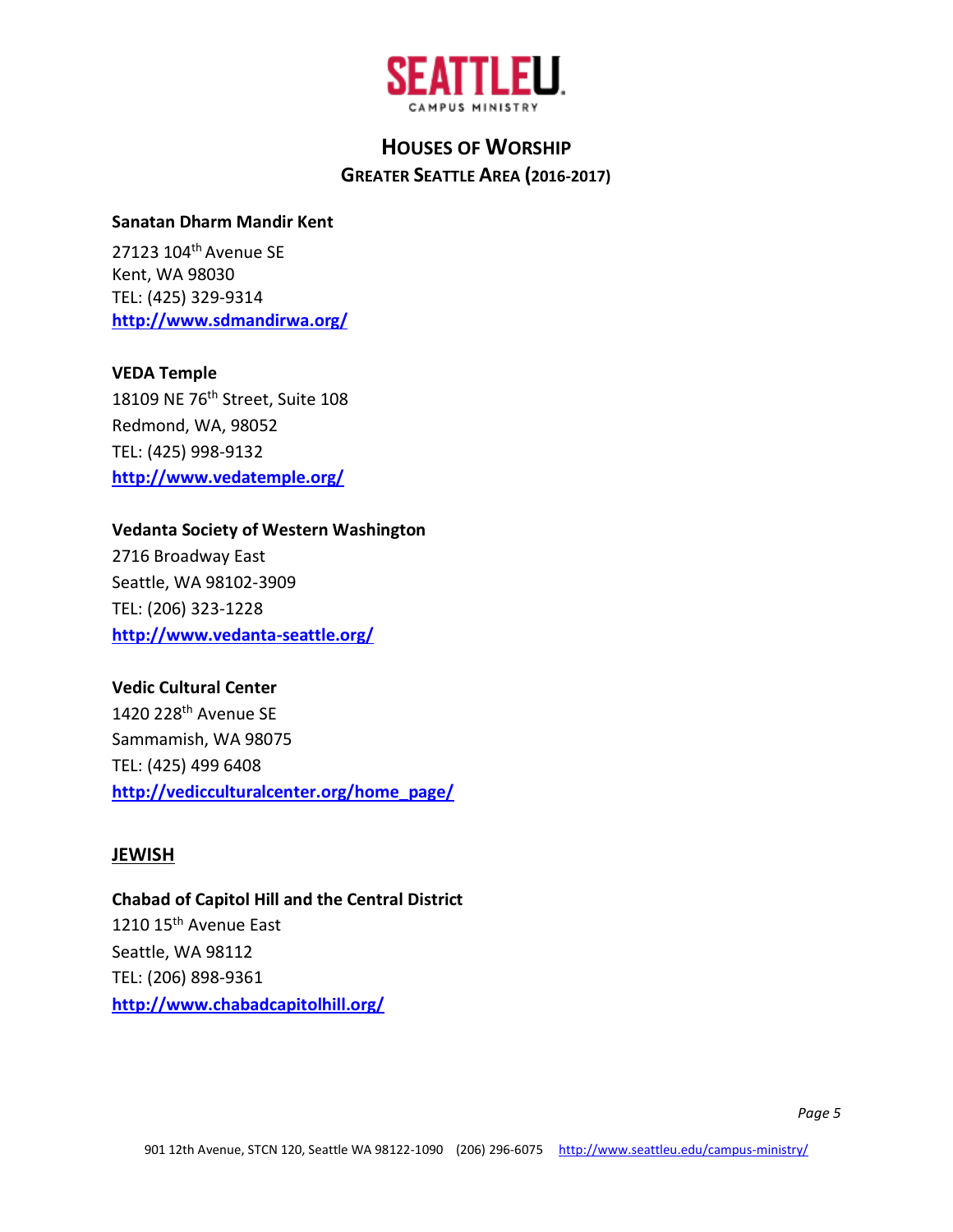

#### **Congregation Beth Shalom**

6800 35th Avenue NE Seattle, WA 98115 TEL: (206) 524-0075 **<http://bethshalomseattle.org/>**

### **Hillel at the University of Washington**

4745 17<sup>th</sup> Avenue NE Seattle, WA 98105 TEL: (206) 527-1997 **<https://www.hilleluw.org/>**

# **Temple De Hirsch Sinai**

1511 East Pike Seattle, WA 98122 TEL: (206) 323-8486 **<http://templedehirschsinai.org/>**

### **MUSLIM**

**Idris Mosque** 1420 NE Northgate Way Seattle, WA 98125 TEL: (206) 363-3013 **<http://www.idrismosque.com/>**

## **Islamic Center of Federal Way** 3304 S 272nd Street Kent, WA 98032 TEL: (253) 520-6544 **<http://islamiccenterfederalway.com/>**

*Page 6*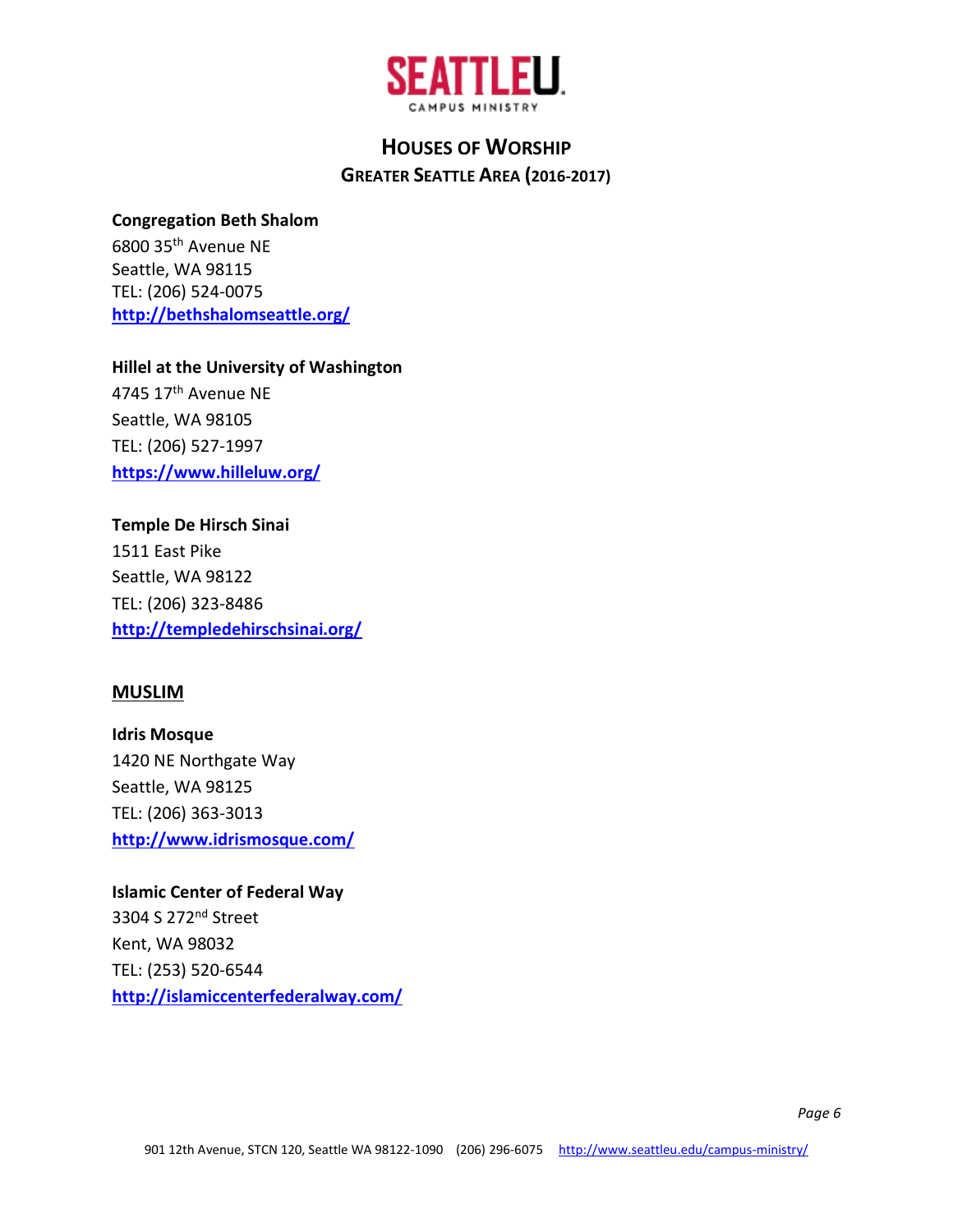

#### **Islamic Center of Kent**

20857 108th Avenue SE Kent, WA 98031 TEL: (253) 850-2260 **<http://islamiccenterofkent.org/WP/>**

#### **Muslim Association of Puget Sound (MAPS)**

17550 NE 67<sup>th</sup> Court Redmond, WA 98052 TEL: (425) 861-9555 **<http://www.mapsredmond.org/>**

### **Plymouth Church, United Church of Christ**

**Jum'ah prayer only; 1:00 PM on Fridays** 1217 Sixth Avenue Seattle, WA 98101-3199 TEL: (206) 622-4865 **<http://plymouthchurchseattle.org/>**

### **SIKH**

## **Gurudwara Singh Sabha of Washington** 5200 Talbot Road South Renton, WA 98055 TEL: (425) 226-2277

**<http://www.singhsabhaseattle.com/>**

### **Khalsa Gurmat Center**

16940 116<sup>th</sup> Avenue SE Renton, WA 98058 TEL: (425) 429-2226 **<http://www.khalsagurmatschool.org/>**